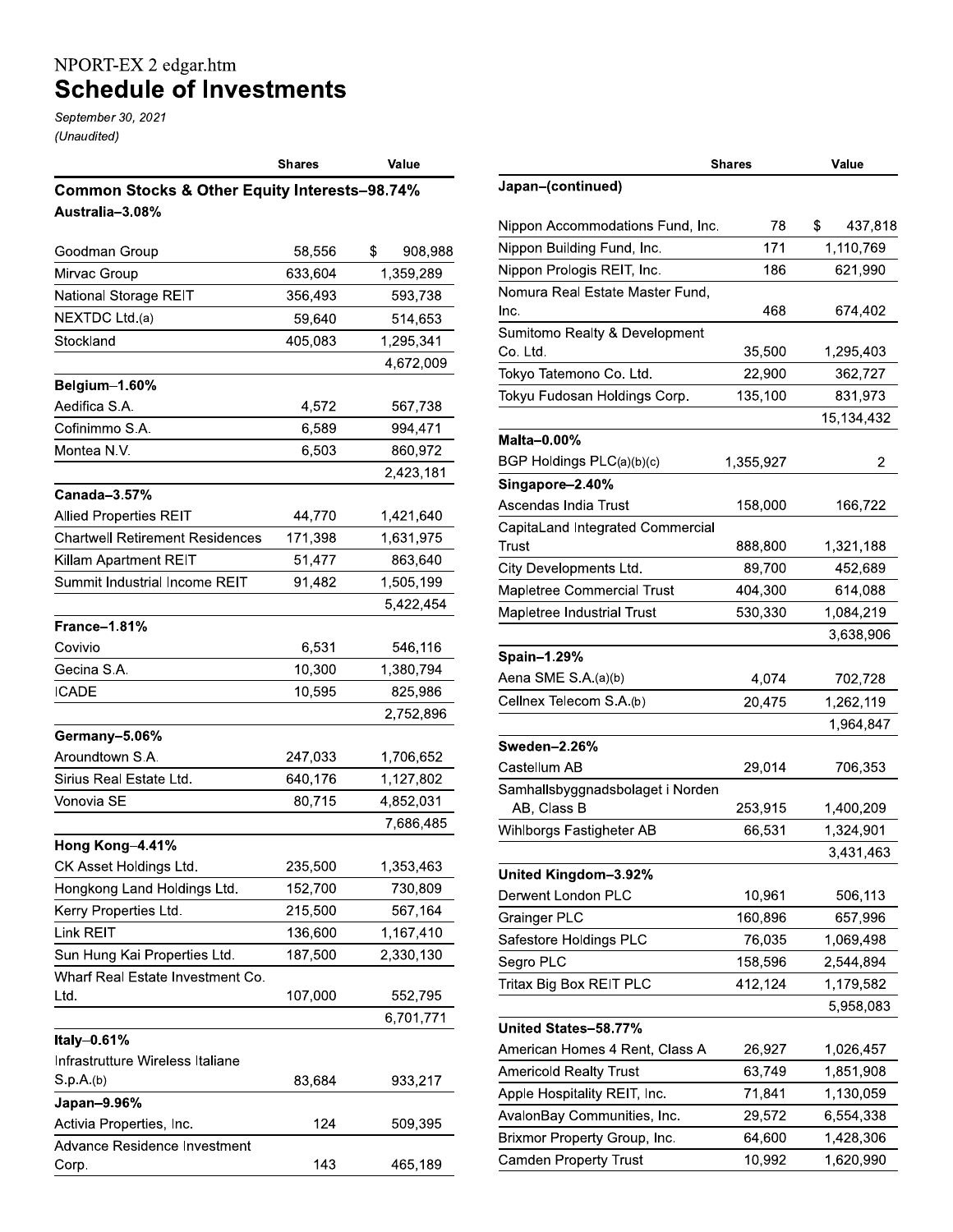| Japan Metropolitan Fund             |         |           |
|-------------------------------------|---------|-----------|
| Investment Corp.                    | 629     | 604,696   |
| Japan Prime Realty Investment       |         |           |
| Corp.                               | 169     | 611,295   |
| Japan Real Estate Investment        |         |           |
| Corp.                               | 121     | 724,802   |
| Kenedix Office Investment Corp.     | 75      | 515,851   |
| LaSalle Logiport REIT               | 333     | 560,711   |
| Mitsubishi Estate Co. Ltd.          | 124,800 | 1,987,455 |
| Mitsui Fudosan Co. Ltd.             | 123,458 | 2,940,758 |
| Mitsui Fudosan Logistics Park, Inc. | 166     | 879.198   |

| Columbia Property Trust, Inc.             | 6,015   | 114,405   |
|-------------------------------------------|---------|-----------|
| CyrusOne, Inc.                            | 31,203  | 2,415,424 |
| DiamondRock Hospitality Co.(a)            | 49,252  | 465,431   |
| Duke Realty Corp.                         | 73,750  | 3,530,413 |
| Equinix, Inc.                             | 7,961   | 6,290,225 |
| <b>Essential Properties Realty Trust.</b> |         |           |
| Inc.                                      | 47,384  | 1,322,961 |
| First Industrial Realty Trust, Inc.       | 28,022  | 1,459,386 |
| Invitation Homes, Inc.                    | 158,132 | 6,061,200 |
| <b>JBG SMITH Properties</b>               | 40.309  | 1.193.549 |
| Life Storage, Inc.                        | 17.006  | 1.951.268 |

See accompanying notes which are an integral part of this schedule.

Invesco V.I. Global Real Estate Fund

|                                    | <b>Shares</b> | Value           |                                                 | <b>Shares</b> |   | Value         |
|------------------------------------|---------------|-----------------|-------------------------------------------------|---------------|---|---------------|
| <b>United States-(continued)</b>   |               |                 | <b>United States-(continued)</b>                |               |   |               |
| Mid-America Apartment              |               |                 |                                                 |               |   |               |
| Communities, Inc.                  | 23,355        | 4,361,546<br>S. | Xenia Hotels & Resorts, Inc.(a)                 | 36,082        | S | 640,095       |
| NETSTREIT Corp.                    | 21,457        | 507,458         |                                                 |               |   | 89,300,499    |
| Outfront Media, Inc.               | 39,135        | 986,202         | Total Common Stocks & Other Equity              |               |   |               |
| PotlatchDeltic Corp.               | 15,333        | 790,876         | Interests (Cost \$131,135,629)                  |               |   | 150,020,245   |
| Prologis, Inc.                     | 59,051        | 7,406,767       | <b>Money Market Funds-0.91%</b>                 |               |   |               |
| Regency Centers Corp.              | 17,025        | 1,146,293       | <b>Invesco Government &amp; Agency</b>          |               |   |               |
| Rexford Industrial Realty, Inc.    | 51,398        | 2,916,837       | Portfolio, Institutional Class,                 |               |   |               |
| <b>RLJ Lodging Trust</b>           | 146,746       | 2,180,646       | $0.03\%$ (d)(e)                                 | 485,739       |   | 485,739       |
| Ryman Hospitality Properties, Inc. |               |                 | Invesco Liquid Assets Portfolio,                |               |   |               |
| (a)                                | 28,407        | 2,377,666       | Institutional Class, 0.01%(d)(e)                | 346,818       |   | 346,956       |
| Simon Property Group, Inc.         | 17,308        | 2,249,521       | Invesco Treasury Portfolio,                     |               |   |               |
| SITE Centers Corp.                 | 87,076        | 1,344,453       | Institutional Class, $0.01\%$ (d)(e)<br>555,131 |               |   | 555,131       |
| Sunstone Hotel Investors, Inc.(a)  | 76,657        | 915,285         | Total Money Market Funds (Cost<br>\$1,387,826)  |               |   | 1,387,826     |
| UDR, Inc.                          | 113,774       | 6,027,747       | TOTAL INVESTMENTS IN SECURITIES-                |               |   |               |
| <b>Urban Edge Properties</b>       | 77,445        | 1,418,018       | 99.65% (Cost \$132,523,455)                     |               |   | 151,408,071   |
| Ventas, Inc.                       | 83,241        | 4,595,736       | OTHER ASSETS LESS LIABILITIES-0.35%             |               |   | 531,266       |
| VICI Properties, Inc.              | 135,782       | 3,857,567       | <b>NET ASSETS-100.00%</b>                       |               |   | \$151,939,337 |
| Welltower, Inc.                    | 86,911        | 7,161,466       |                                                 |               |   |               |

Investment Abbreviations:

REIT - Real Estate Investment Trust

Notes to Schedule of Investments:

- (a) Non-income producing security.
- (b) Security purchased or received in a transaction exempt from registration under the Securities Act of 1933, as amended (the "1933 Act"). The security may be resold pursuant to an exemption from registration under the 1933 Act, typically to qualified institutional buyers. The aggregate value of these securities at September 30, 2021 was \$2,898,066, which represented 1.91% of the Fund's Net Assets.
- (c) Security valued using significant unobservable inputs (Level 3). See Note 1.
- (d) Affiliated issuer. The issuer and/or the Fund is a wholly-owned subsidiary of Invesco Ltd., or is affiliated by having an investment adviser that is under common control of Invesco Ltd. The table below shows the Fund's transactions in, and earnings from, its investments in affiliates for the nine months ended September 30, 2021.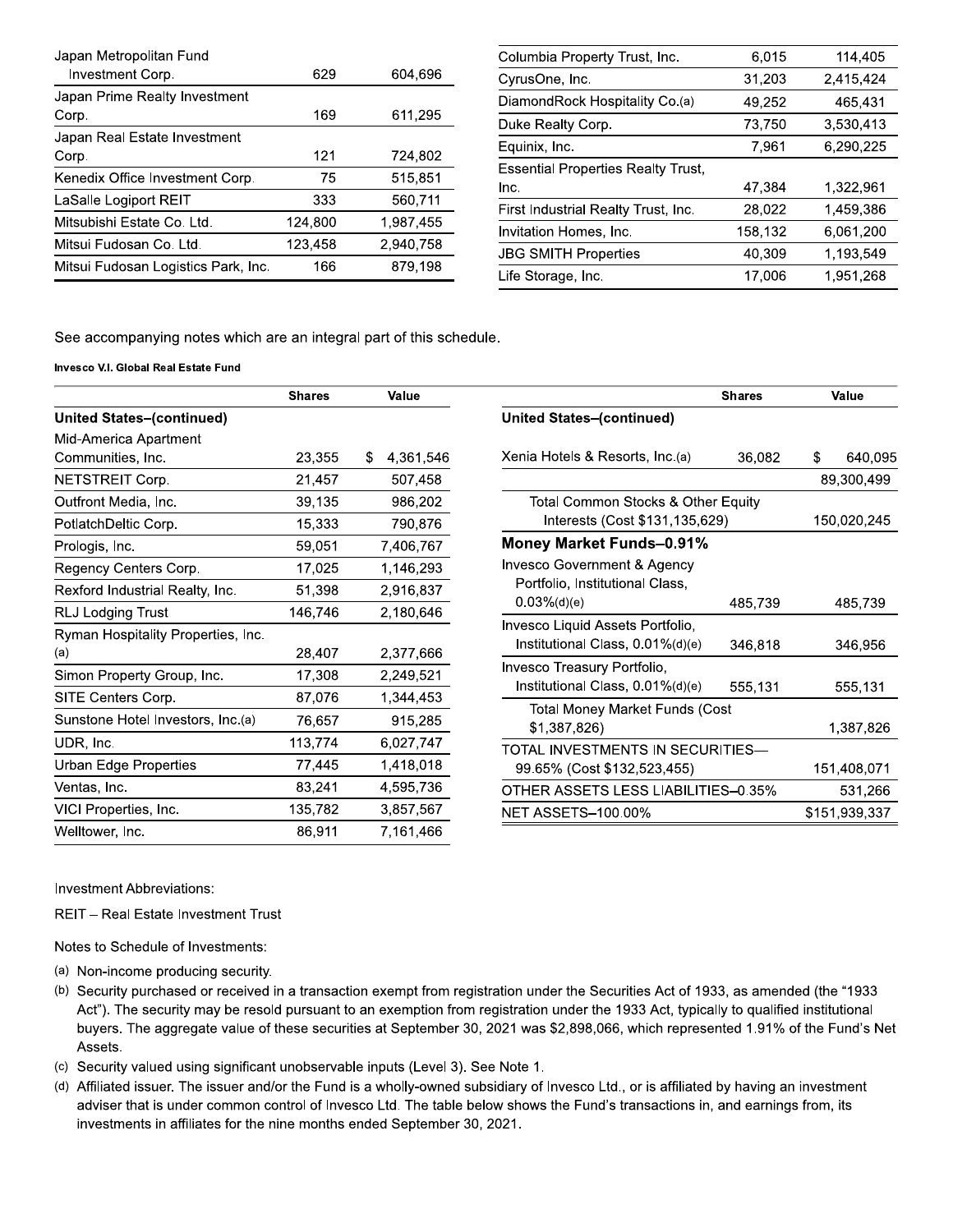|                    | Value           |                  |                 | Change in         |                 | Value       |                 |  |
|--------------------|-----------------|------------------|-----------------|-------------------|-----------------|-------------|-----------------|--|
|                    | <b>December</b> | <b>Purchases</b> | <b>Proceeds</b> | <b>Unrealized</b> | <b>Realized</b> | September   | <b>Dividend</b> |  |
|                    | 31, 2020        | at Cost          | from Sales      | Appreciation      | Gain            | 30, 2021    | Income          |  |
| <b>Investments</b> |                 |                  |                 |                   |                 |             |                 |  |
| in Affiliated      |                 |                  |                 |                   |                 |             |                 |  |
| <b>Money</b>       |                 |                  |                 |                   |                 |             |                 |  |
| <b>Market</b>      |                 |                  |                 |                   |                 |             |                 |  |
| Funds:             |                 |                  |                 |                   |                 |             |                 |  |
| Invesco            |                 |                  |                 |                   |                 |             |                 |  |
| Government         |                 |                  |                 |                   |                 |             |                 |  |
| & Agency           |                 |                  |                 |                   |                 |             |                 |  |
| Portfolio,         |                 |                  |                 |                   |                 |             |                 |  |
| Institutional      |                 |                  |                 |                   |                 |             |                 |  |
| Class              | \$ 801,050      | \$10,298,352     | \$(10,613,663)  | $\frac{1}{2}$ -   | $$ -$           | \$485,739   | \$67            |  |
| Invesco Liquid     |                 |                  |                 |                   |                 |             |                 |  |
| Assets             |                 |                  |                 |                   |                 |             |                 |  |
| Portfolio,         |                 |                  |                 |                   |                 |             |                 |  |
| Institutional      |                 |                  |                 |                   |                 |             |                 |  |
| Class              | 598,192         | 7,330,896        | (7, 582, 191)   | 41                | 18              | 346,956     | 39              |  |
| Invesco            |                 |                  |                 |                   |                 |             |                 |  |
| Treasury           |                 |                  |                 |                   |                 |             |                 |  |
| Portfolio,         |                 |                  |                 |                   |                 |             |                 |  |
| Institutional      |                 |                  |                 |                   |                 |             |                 |  |
| Class              | 915,486         | 11,769,546       | (12, 129, 901)  |                   |                 | 555,131     | 27              |  |
| Total              | \$2,314,728     | \$29,398,794     | \$(30,325,755)  | \$41              | \$18            | \$1,387,826 | \$133           |  |

(e) The rate shown is the 7-day SEC standardized yield as of September 30, 2021.

The valuation policy and a listing of other significant accounting policies are available in the most recent shareholder report.

See accompanying notes which are an integral part of this schedule.

Invesco V.I. Global Real Estate Fund

## **Notes to Quarterly Schedule of Portfolio Holdings**

September 30, 2021 (Unaudited)

## **NOTE 1-Additional Valuation Information**

Generally Accepted Accounting Principles ("GAAP") defines fair value as the price that would be received to sell an asset or paid to transfer a liability in an orderly transaction between market participants at the measurement date, under current market conditions.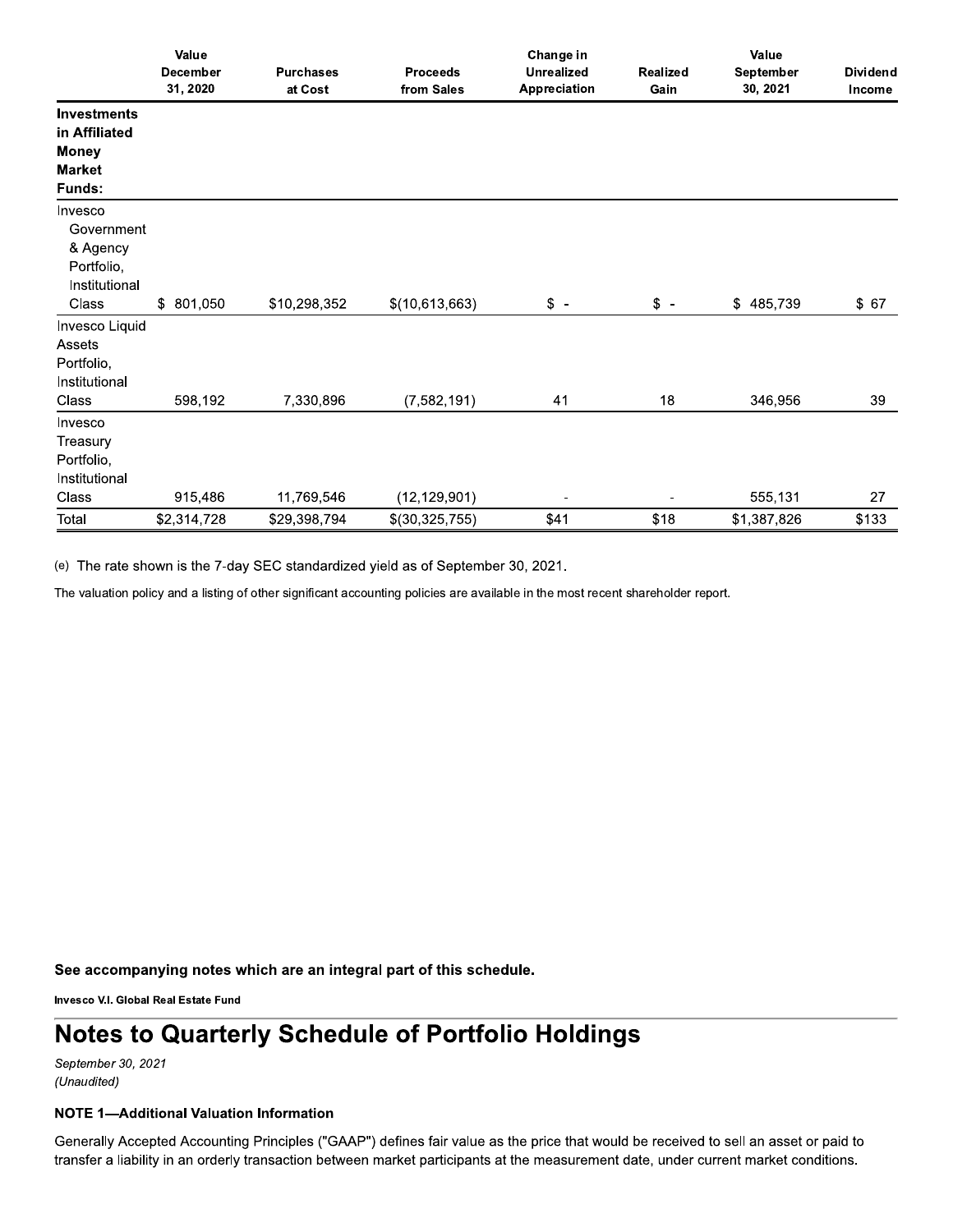GAAP establishes a hierarchy that prioritizes the inputs to valuation methods, giving the highest priority to readily available unadjusted quoted prices in an active market for identical assets (Level 1) and the lowest priority to significant unobservable inputs (Level 3), generally when market prices are not readily available or are unreliable. Based on the valuation inputs, the securities or other investments are tiered into one of three levels. Changes in valuation methods may result in transfers in or out of an investment's assigned level:

- Level 1 Prices are determined using quoted prices in an active market for identical assets.
- Level 2 Prices are determined using other significant observable inputs. Observable inputs are inputs that other market participants may use in pricing a security. These may include quoted prices for similar securities, interest rates, prepayment speeds, credit risk, yield curves, loss severities, default rates, discount rates, volatilities and others.
- Level 3 Prices are determined using significant unobservable inputs. In situations where quoted prices or observable inputs are unavailable (for example, when there is little or no market activity for an investment at the end of the period), unobservable inputs may be used. Unobservable inputs reflect the Fund's own assumptions about the factors market participants would use in determining fair value of the securities or instruments and would be based on the best available information.

The following is a summary of the tiered valuation input levels, as of September 30, 2021. The level assigned to the securities valuations may not be an indication of the risk or liquidity associated with investing in those securities. Because of the inherent uncertainties of valuation, the values reflected in the financial statements may materially differ from the value received upon actual sale of those investments.

> $\mathbf{r}$  $\sim$  10  $\mu$

|                                  |              |              | Level |                 |  |
|----------------------------------|--------------|--------------|-------|-----------------|--|
|                                  | Level 1      | Level 2      | 3     | Total           |  |
| <b>Investments in Securities</b> |              |              |       |                 |  |
| Australia                        | \$           | \$4,672,009  | $s-$  | \$<br>4,672,009 |  |
| Belgium                          |              | 2,423,181    |       | 2,423,181       |  |
| Canada                           | 5,422,454    |              |       | 5,422,454       |  |
| France                           |              | 2,752,896    |       | 2,752,896       |  |
| Germany                          |              | 7,686,485    |       | 7,686,485       |  |
| Hong Kong                        |              | 6,701,771    |       | 6,701,771       |  |
| Italy                            |              | 933,217      |       | 933,217         |  |
| Japan                            |              | 15,134,432   |       | 15,134,432      |  |
| Malta                            |              |              | 2     | 2               |  |
| Singapore                        |              | 3,638,906    |       | 3,638,906       |  |
| Spain                            |              | 1,964,847    |       | 1,964,847       |  |
| Sweden                           |              | 3,431,463    |       | 3,431,463       |  |
| United Kingdom                   |              | 5,958,083    |       | 5,958,083       |  |
| <b>United States</b>             | 89,300,499   |              |       | 89,300,499      |  |
| Money Market Funds               | 1,387,826    |              |       | 1,387,826       |  |
| <b>Total Investments</b>         | \$96,110,779 | \$55,297,290 | \$2   | \$151,408,071   |  |